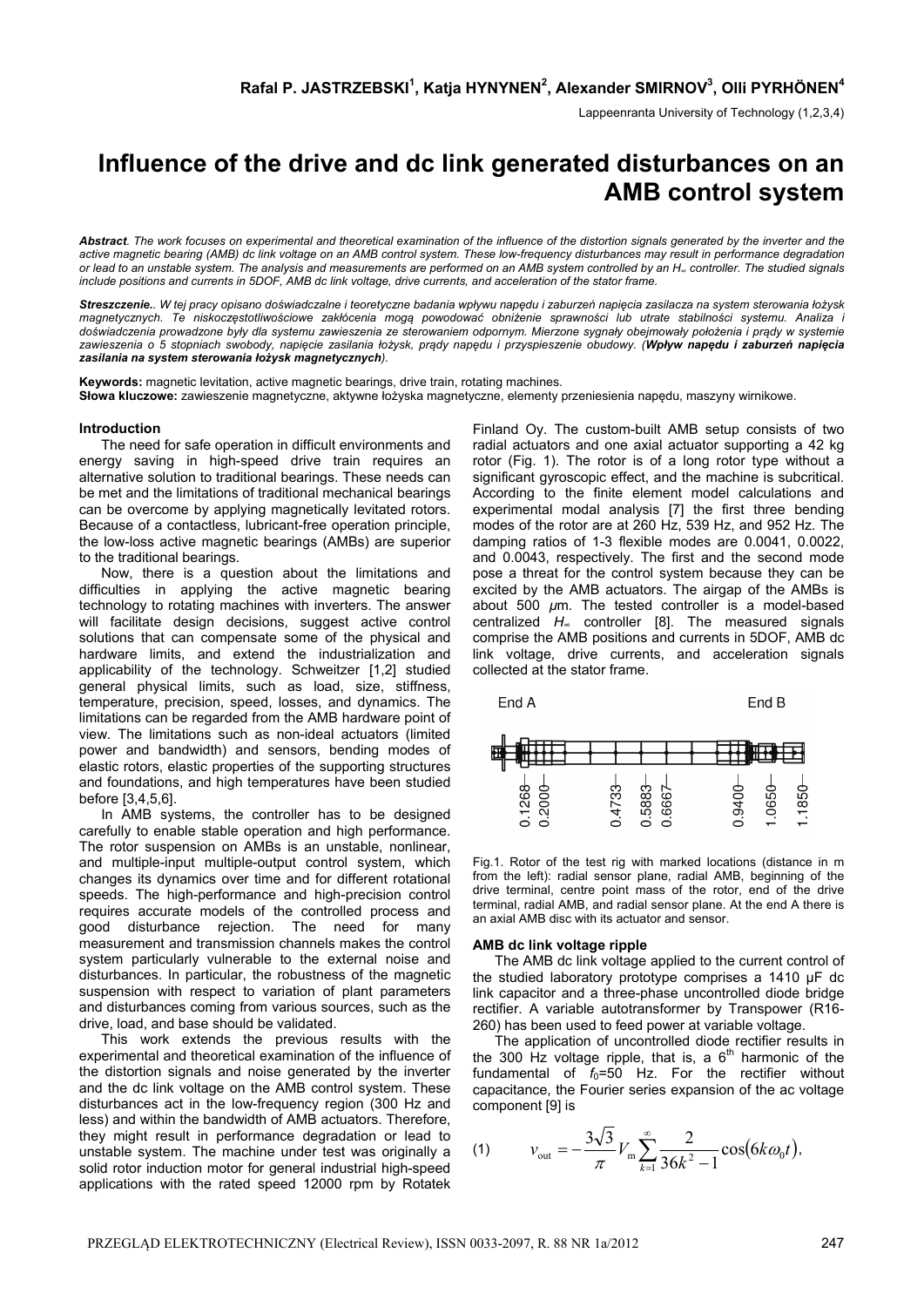where  $V_m$  is the phase voltage, *t* is time and  $\omega_0 = 2\pi f_0$ . Figure 2 presents the measured voltage ripple during the levitation for the dc link voltage  $v_{150}=150V$  when supplied from the variable autotransformer. The frequency spectrum of the dc link voltage ripple is presented in Fig. 3. After the 6<sup>th</sup> harmonic, the next highest amplitude corresponds to the 2<sup>nd</sup> harmonic at 100 Hz. This can be explained by the not purely sinusoidal voltages of the power supply system during the experiments. Moreover, the working AMB switching servodrives also affect the resulting dc link voltage.



Fig.2. Measured AMB dc link voltage ripple when AMBs turned on



Fig.3. Amplitude spectrum of the measured AMB dc link voltage

The voltage ripple at  $f_{300}$ =300 Hz propagates to the measured AMB coil currents as seen in Figs. 4, 5, and 6.

 The relation between the coil current *i*(*t*) and the applied voltage command *v*(*t*)=*v*150cos(*ωt*) for the ideal AMB coil inductance  $L_{AMB}$  can be expressed as

(2) 
$$
i(t) = L^{-1} \left\{ \frac{1}{sL_{\text{AMB}}} L\{v_{150} \cos(\omega t)\} \right\} = \frac{v_{150}}{L_{\text{AMB}} \omega} \sin(\omega t),
$$

where  $L\{\odot\}$  and  $L^{-1}\{\odot\}$  are the Laplace transform and its inverse. The maximum voltage command amplitude is equal to the dc link voltage  $v_{150}$ =150V. The amplitude of the resulting current is inversely proportional to the frequency of the input voltage command *ω*, which limits the bandwidth of the actuator and the amplitude of the coil current. According to Eq. (2), the actuator can produce the sinusoidal coil current with 1 A amplitude at 568 Hz using the voltage command of amplitude equal to 150 V.

 Using the cosine trigonometric identity we rewrite the input voltage for dc link modulation

,

(3) 
$$
v(t) = v_{150} (1 + S_c \cos(\omega_{300} t)) \cos(\omega t) =
$$

$$
= v_{150V} \cos(\omega t) + \frac{v_{150} S_c}{2} \cos((\omega + \omega_{300}) t) +
$$

$$
+ \frac{v_{150} S_c}{2} \cos((\omega - \omega_{300}) t)
$$

where  $S_c$  is the modulation index.  $\omega_{300} = 2\pi f_{300}$ . As an example, the sinusoidal excitation voltage signals at *ω*=350 Hz and 250 Hz result in the sinusoidal current signal at 50 Hz. In general, disturbances at lower frequencies are more dangerous for the AMB control than at higher frequencies.



Fig.4. Amplitude spectrum of the measured positive coil current for the *z* direction



Fig.5. Amplitude spectrum of the measured positive coil current for the *y* direction at the end A (33 Hz excitation in the drive current)



Fig.6. Amplitude spectrum of the measured positive coil current for the *y* direction at the end B (33 Hz excitation in the drive current)



Fig.7. Amplitude spectrum of the measured position displacement in the *z* direction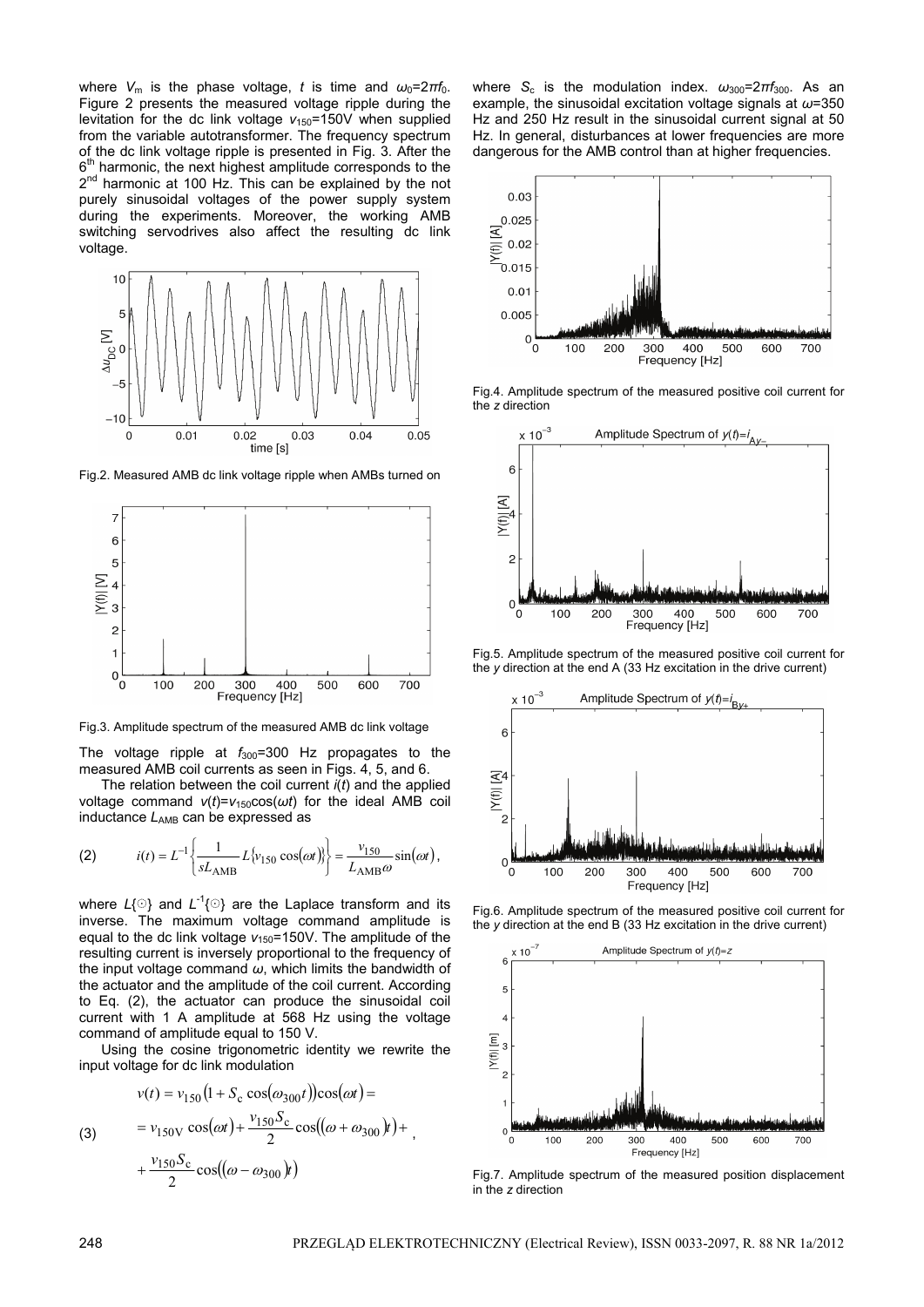The 300 Hz harmonic is visible in the measured currents for the both radial and axial directions (Figs. 4, 5, and 6). This 300 Hz current ripple seems to be exciting vibrations in the *z* direction close to 300 Hz as seen in the axial position signal (Fig. 7) but not in the radial displacements (Figs. 8 and 9). The possible explanation is given in Fig. 10. The presented frequency response function was calculated using a smoothed empirical transfer function estimate (ETFE).

The ETFE is the simplest nonparametric identification method. It is obtained as the ratio of the output Fourier transform to the input Fourier transform. At 324 Hz there is a structural resonance in the transfer function. This resonance could be shifted by the controller and could explain the oscillations in Fig. 7.



Fig.8. Amplitude spectrum of the measured position displacement in the *y* direction at the end A



Fig.9. Amplitude spectrum of the measured position displacement in the *y* direction at the end B



Fig.10. Measured frequency response of the plant from the control current *i*c*z* to the axial displacement *z* 

 Figure 11 shows the rotor response obtained using stepped sine excitation with amplitudes of the control current varying from 50 mA to 500 mA for different frequency ranges. As explained by eq. (2) and (3), the 300 Hz voltage ripple can produce low frequency rotor disturbances (below 100 Hz) in the presence of the other excitation signals (e.g., from the controller). In Fig. 11, an amplitude modulation effect in the rotor response is marked by red arrow and 1. Additionally in the Fig. 11, there are visible effects of the network disturbance about 50 Hz. The low frequency peaks at 78 Hz and 90 Hz (pointed to by the red arrow and 2) are odd harmonics of 26 Hz and of 30 Hz  $(3 \circ 26 = 78$  and  $3 \circ 30 = 90$ ).



Fig.11. Measured rotor response to the AMB control current (excitation at *f*ex) at the end A in *x* direction

 The frequency of 300 Hz is far enough from the first bending mode of the rotor. However, because of the modulation effect the dc link voltage ripple can leading to oscillations at frequencies below 100-150 Hz and instability.

 The amplitude of the voltage ripple can be reduced by using a larger capacitor in the dc link, an LC filter after the rectifier or the control method, which would update the voltage commands according to the dc link voltage measurement. For the motor control, an example of such a control method is direct torque control (DTC) [10].

 In general, the pulse width modulation (PWM) and switching in the AMB actuators produce high frequency current ripple and electromagnetic disturbance. The switching frequency of the studied AMB actuators is 40 kHz. The effect of this electromagnetic disturbance can be minimized by the proper protection of the control electronics and measurements and among other solutions by reducing the dc link voltage level. The level of optimal dc link voltage is a compromise between the increased current ripple (because of the switching amplifiers) and a voltage saturation of the current actuators (bandwidth limitation).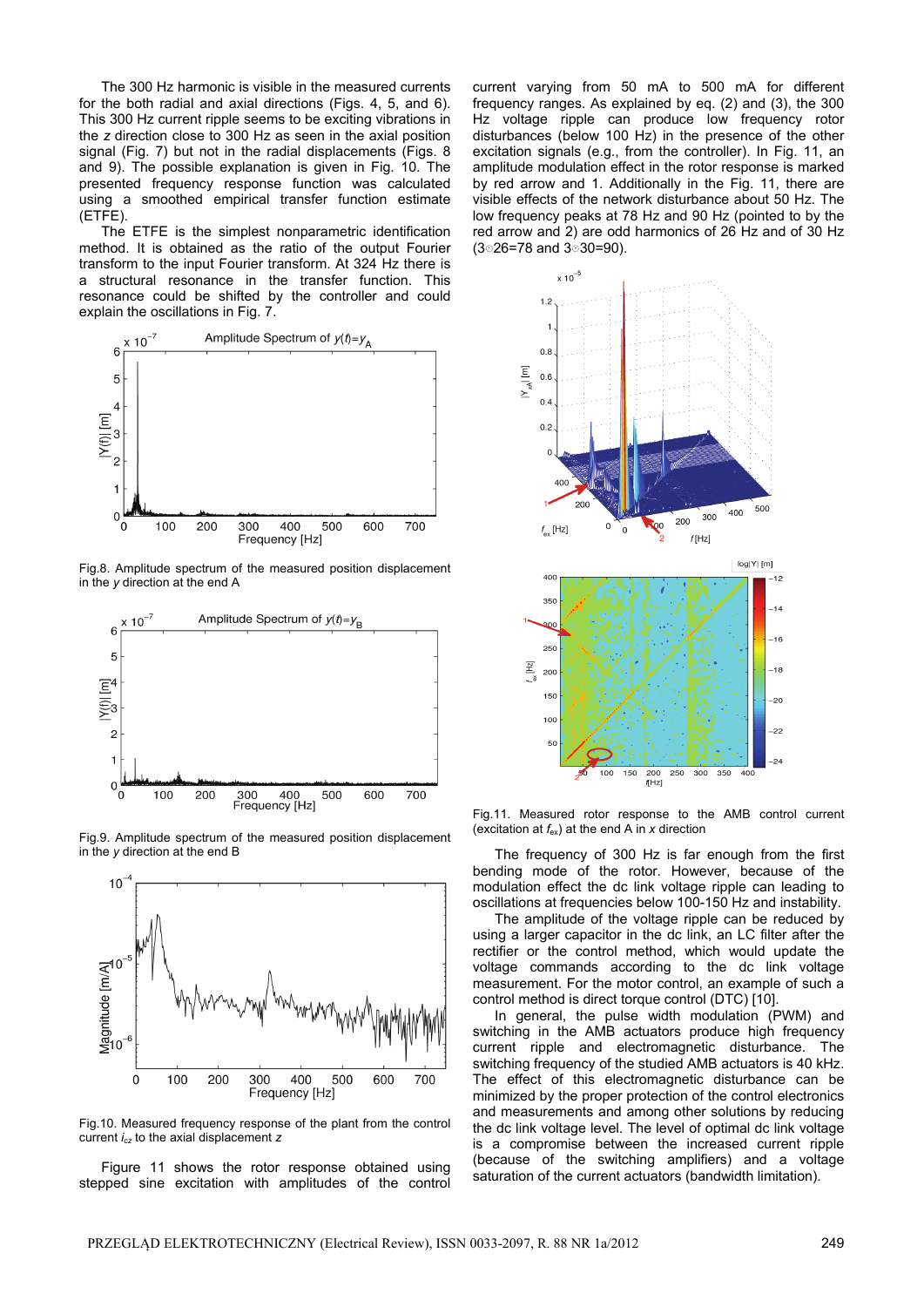A detailed analysis of the influence of the dc link voltage level on the AMB control and the in-depth study of reduction of the dc link voltage disturbance are out of the scope of this work.

# **Influence of the drive**

 The influence of the ABB high-performance machinery drive ACSM1 on the custom built AMB system is tested when using the stator of the motor which has too great an inner diameter with respect to the rotor outer diameter. In other words, there are no rotor laminations present. In such a test rig, the stator of the motor does not generate sufficiently strong magnetic forces on the rotor to enable rotation. The AMB system currents and positions are recorded together with the 3-phase-motor currents and acceleration of the stator frame. During testing bout 20 to 55 A peek-to-peek drive phase currents and from 5 Hz to 500 Hz speed references are applied. The amplitude is smaller for the lower frequencies and increases with the frequency up to 55 A at 500 Hz.

 At first, the operation of the tested AMB laboratory setup was not stable in the presence of the drive generated disturbances if the power and measurement cables ware not shielded. Therefore the suitable shielding of the control electronics and proper grounding are very important prior to testing.

 For example, the 33 Hz fundamental frequency of the drive is visible in the radial current and position signals in Figs. 5, 6, 8, and 9. The observed low-frequency vibrations (peeks 33 Hz and 66 Hz) using accelerometers (Fig. 12 and Fig. 13) result from vibrations induced by the drive currents.

 For the analysis, it is convenient to reduce the threephase currents from three to two degrees of freedom. Considering the projection of the space vector on the *α* (real) axis, the peak-to-peak current is

(4) 
$$
i_{\alpha} = \frac{2}{3}i_{\alpha} - \frac{1}{3}i_{\nu} - \frac{1}{3}i_{\nu},
$$

where *iu*, *iv*, and *iw* are the measured phase currents. Figure 14 shows the amplitude spectrum of the *iα*. for the 33 Hz speed reference.

 The highest vibration amplitude peak (Figs. 12 and 13) is found at twice the frequency of the rotating flux vector. This is because of the frame own frequency response and the location of the acceleration sensors. The drive-induced disturbances can propagate to the AMB control system through the vibrations of the base, machine tubing, and stator frame and through the electromagnetic fields.



Fig.12. Amplitude spectrum of the measured acceleration in the radial direction at the frame at the end A

 The frequency responses of the stator using AMB currents for radial directions are presented in Fig. 15. The symbols over the figures indicate the corresponding response function, for example, G<sub>AB</sub> is the response from the B end to the A end. The accelerometers are located in the vicinity of the actuation planes of the radial AMBs. The stator responses contain more resonances than the rotor ones. The rotor responses to the control currents are presented for the reference in Fig. 16. The frequency responses in Figs. 15 and 16 were calculated using jointinput-output estimator [11].



Fig.13. Amplitude spectrum of the measured acceleration in the radial direction at the frame at the end B



Fig.14. Amplitude spectrum of the measured real component of the stator current

 Figure 17 shows the rotor responses to the drive currents. First, the maximum signal amplitude is about 28 times smaller than the maximum amplitude in Fig. 11. Second, the highest amplitude peeks are visible at frequencies around 50 Hz. Additionally the 300 Hz and 150 Hz vibrations are visible. In fact, in Fig. 17 can be seen also a rotor response to the white noise excitation and the characteristic pattern of rotor resonances and antiresonances as presented in Fig. 16. Finally, the vibrations of the same frequency as the frequency of the drive currents are shown.



Fig.17. Rotor response to the drive currents (excitation frequency *f*ex with 5 Hz resolution) at the end A in *x* direction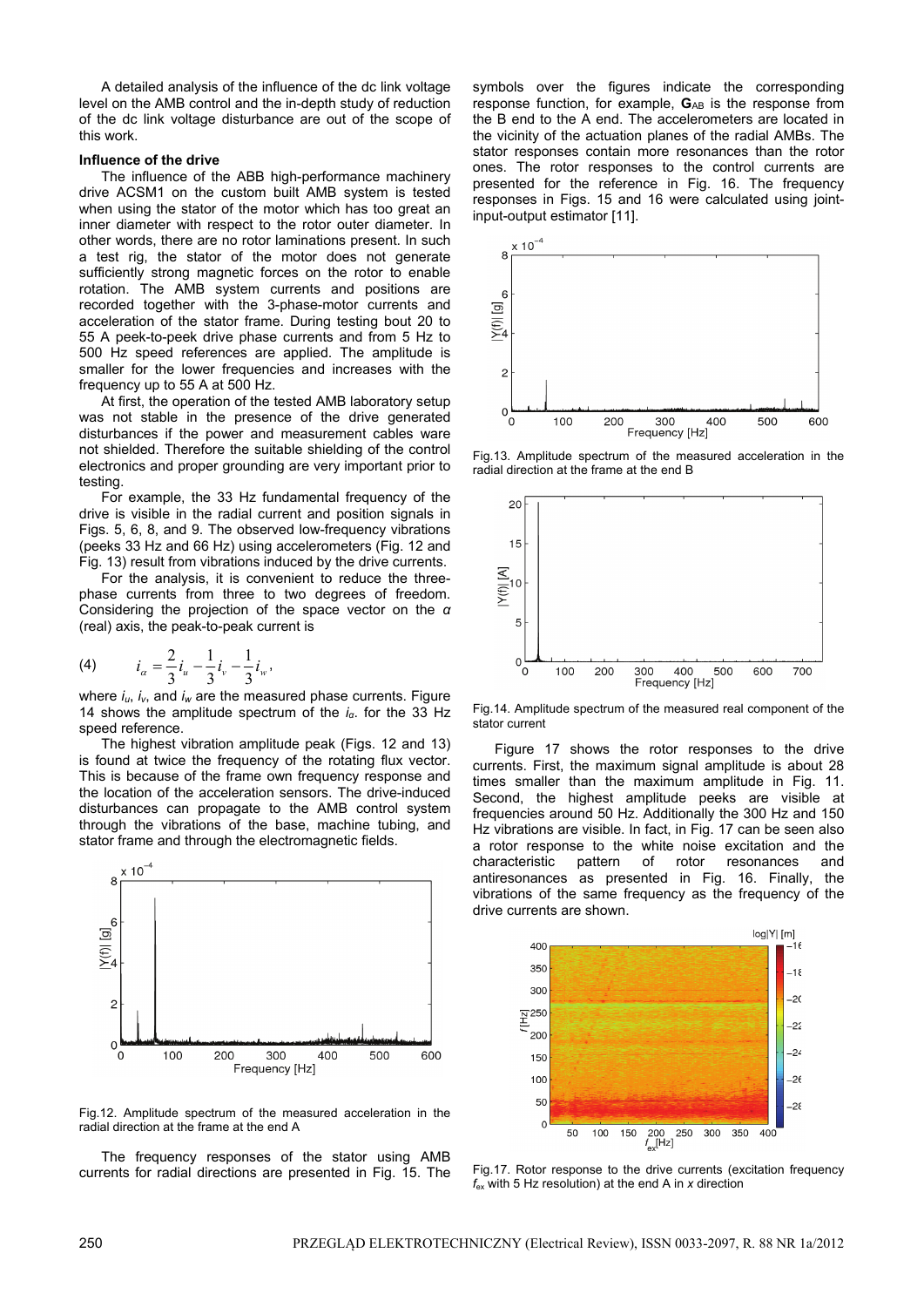

Fig.15. Stator frame response to the control currents



Fig.16. Rotor response to the control currents

# **Conclusions**

 The AMB dc link voltage ripple modulates the sinusoidal control currents applied by the controller and might deteriorate the system stability by exciting the mechanical resonances at low frequencies. The amplitudes of the resulting low frequency vibrations are significant. The voltage ripple can be reduced by increasing the dc link capacitance, filtering or including the voltage measurement in the AMB control.

 The level of the white noise is increased in the presence of the drive currents. The influence on the axial suspension is weaker than on the radial one because the measurements of the axial suspension are located further from the terminal of the phase currents and source of disturbances.

 Additionally, based on the measured responses it is possible to construct the frequency models of the